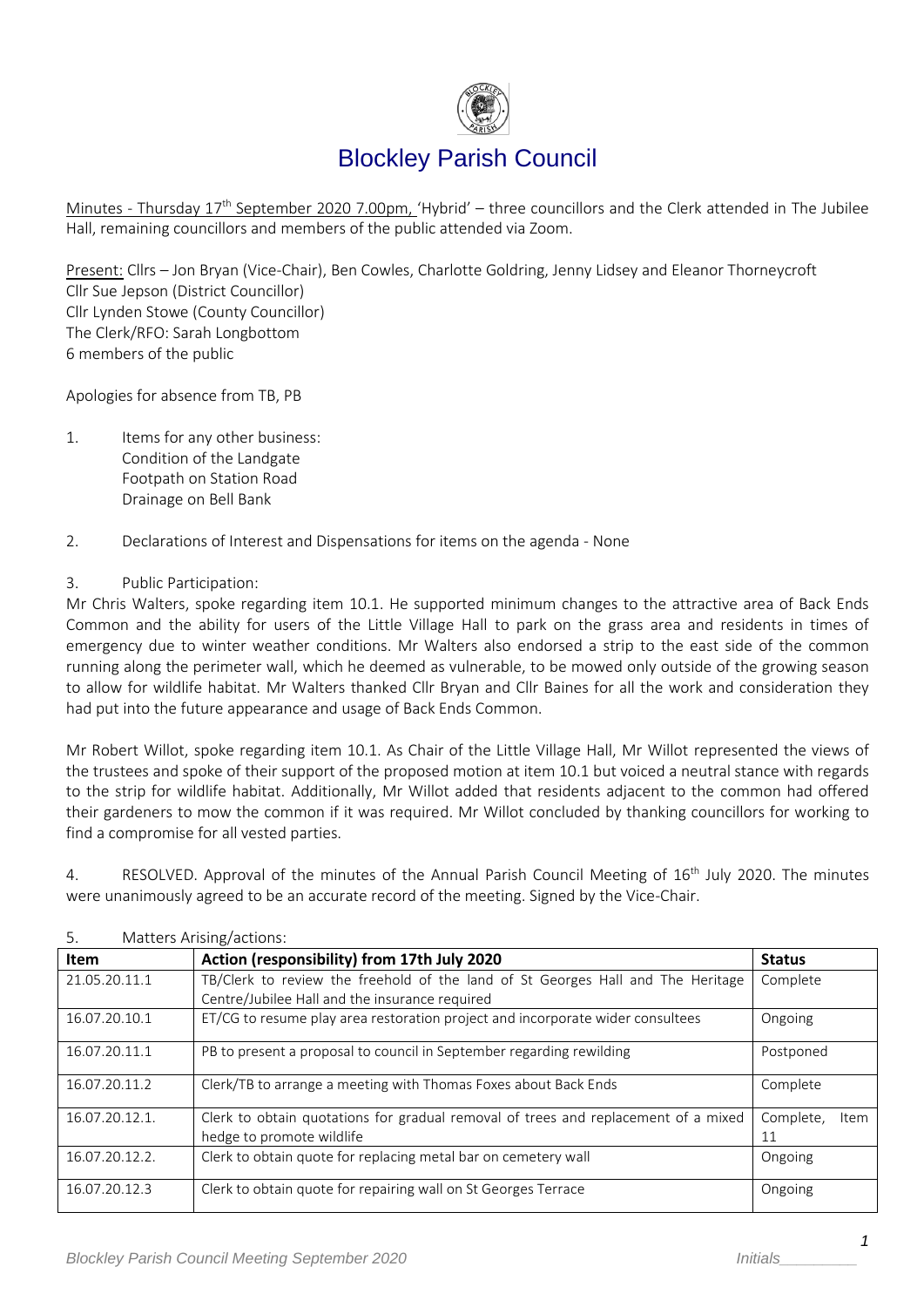| Clerk to arrange meeting with Sports Society and Blockley Utilities Ltd<br>16.07.20.13.1. | Complete |
|-------------------------------------------------------------------------------------------|----------|
|-------------------------------------------------------------------------------------------|----------|

## 6. County and District Councillors' reports

- Cllr Sue Jepson (District Councillor)
	- Confirmed that planning application for Safari tents at Sheaf House Farm has been refused and the biodiversity officer also refused the application.
	- Updated BPC that the title of the Cotswold Area of Outstanding Natural Beauty (AONB) has been replaced by Cotswold National Landscape in a bid to bring together the AONB with the national parks.
	- The Conservative District Councillors have written a response to how they believe the Cotswolds will be impacted by the planning paper 'Planning for the Future' and that the timings of reformation are not appropriate.
	- The new Chief Executive of Cotswold District Council will be announced on the 23<sup>rd</sup> September, it is to be Robert Weaver, currently Deputy Chief Executive at Tewkesbury Borough Council.
	- Cllr Jepson concluded that she is pleased to see a mutual agreement being sought at Back Ends Common, Blockley, and endorsed the need for parking on the common for users of the Little Village Hall, item 10.1.

## Cllr Lynden Stowe (County Councillor)

- Confirmed that the planning application for extending the quarry at Northcot Brickworks has been approved with robust planning conditions and monitoring requirements. Cllr Stowe said that he was aware that it is a contentious decision and that many factors, including economical, determined the decision.
- A proposal is being drafted to split the Gloucestershire County Council into two halves, a white paper is being drawn-up, Cllr Stowe does not at this point see the proposal being feasible.
- Cllr Stowe is aware of the need in the parish for a white line to be approved from the corner of St Georges Terrace along Park Road, Blockley. With BPC approval, Cllr Stowe will authorise the work. It is hoped that the change in weather will mean that the work is completed soon.
- Cllr Stowe encouraged BPC to apply for a grant for the 1922 bus accident memorial plaque. (ACTION: 17.09.20.6.1 Clerk)

## 7. Planning: Cllr Cowles

## No new applications.

Cllr Cowles did query with Cllr Jepson the lack of validations since  $26<sup>th</sup>$  August, Cllr Jepson agreed to investigate it.

## 8. Appointments:

Simon Dunscombe's resignation was accepted on August 18<sup>th</sup> 2020.

Cllr Charlotte Goldring has confirmed acceptance of Recreation and Leisure lead councillor – proposed ET, seconded JL, agreed unanimously.

Appointment of Cllr Paul Baines to the Personnel Committee – Proposed JB, seconded JL, agreed unanimously. Appointment of lead Finance councillor for an interim period following the resignation of Simon Dunscombe,

proposed BC, seconded ET, supported by JB and CG, abstained JL.

## 9. Finance: – Responsible Finance Officer

9.1 Finance Report for 13th July 2020 – 14th September 2020 detailing all accounts held by the council and the end of year closing balances was circulated to council ahead of the meeting

A reinstatement valuation has been conducted for The Heritage Centre by Kerran Coffey (FRICS) at a cost of £500. A policy addition of a new building entitled The Heritage Centre has been insured for a sum of £525,000 at a cost of £503.86. The lease between BPC and The Heritage Society needs to be reviewed and repayment of costs needs to be considered by full council. Clarity is sought by councillors regarding both leases in which BPC are listed as the landlord. The Clerk is to circulate leases and key documents to inform councillors of legal obligations of BPC and tenants. (ACTION: 17.09.20.9.1)

National salary award –the national agreement on salaries has been received and a 2.75% increase has been awarded.

- 9.2 RESOLVED to approve expenditure from 13th July 2020 14th September 2020 proposed BC, seconded JB, agreed unanimously.
- 9.3 Grant applications for consideration:
	- 9.3.1 Sports and Social Club- £500 for the installation of three new doors, proposed JL seconded BC, agreed unanimously.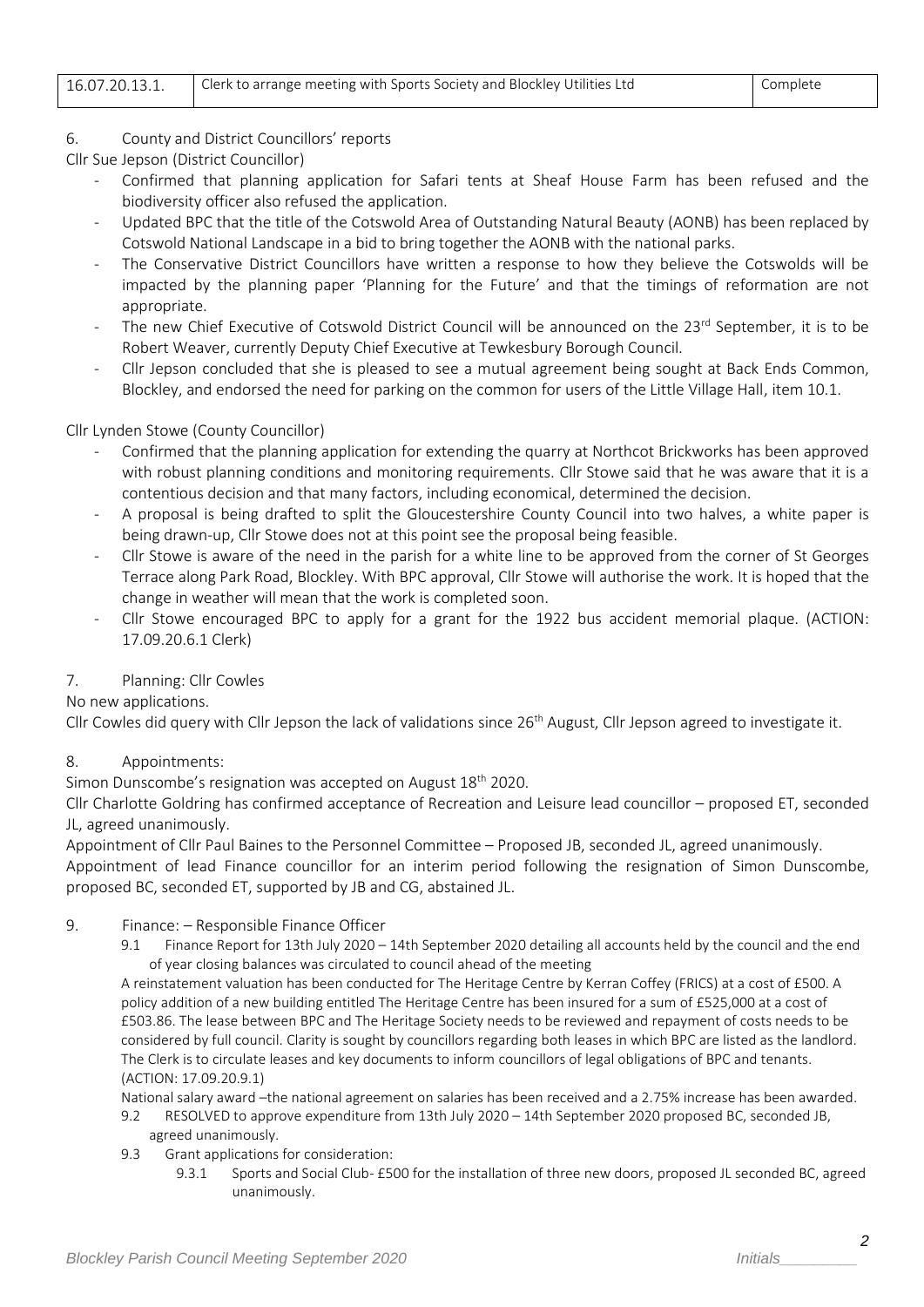- 9.3.2 Draycott Social Society £897.20 to provide marquee flooring and restoration of a noticeboard, proposed JL seconded JB, agreed unanimously.
- 9.4 Banking Cllrs to be added as new authorising signatory Cllr Paul Baines had confirmed acceptance in advance of the meeting, proposed JB, seconded BC, agreed unanimously.

#### 10. Parish improvements:

10.1 RESOLVED to re-establish regular grass cutting of Back Ends Common, remove rope, and replace parking signs at an additional cost of £315, proposed JB, seconded JL, agreed unanimously. The cost breakdown is £200 to cut and clear away and £115 for replacement sign. (ACTION: 17.09.20.10.1)

Cllr Bryan informed all that 37 letters commenting personal preferences on the appearance and maintenance of Back Ends Common had been received. Councillors understand the importance of the common for residents, visitors and users of the Little Village Hall whilst also recognising the benefits of promoting wildlife areas. Councillors discussed allowing for the strip of land approximately 3.5m wide along East wall to be left for wildlife habitat, to be mown twice yearly with waste removed. This area is easily identified by the Rowan tree and manhole cover near to existing bench location as the 3.5m limit away from the wall. The existing bench condition is satisfactory and replacement/relocation can be considered in the spring. BPC will periodically monitor the condition of the common and the uptake of parking on it.

10.2 RESOLVED to cut back and clear area of hard standing to the north side of the Back Ends Common at a cost of £200, proposed JB, seconded JL, agreed unanimously.

10.3 RESOLVED to remove debris from fallen tree and clear Paxford verge propose BC, seconded CG, agreed unanimously.

10.4 Benches – update from working group – Cllr Cowles

Each bench has been reviewed, some are straight forward and will be completed in next couple of weeks. Others are requiring hard standing. 6 to be replaced. The bench at Springfield play area is to be reviewed as urgent (ACTION 17.09.20.10.4)

10.5 10.5 Great British September Clean (litter pick) – Cllr Sue Jepson has 15 pickers to lend to the parish, Clerk has obtained stickers for bags, CDC are not lending any other equipment this year due to Covid-19. A date of the 3rd and 4th October was agreed, the Clerk is to promote the event with notices and a social media post (ACTION 17.09.20.10.5)

#### 11. Burials: Cllr Bryan

11.1 DEFERRED Proposal to fell and trim selected trees in the upper right cemetery was not resolved. Members agreed that further consultation is required to determine a tree management programme that considers each tree, adjacent resident's living conditions and biodiversity. A site meeting is to be arranged with the chosen contractor Stockwell-Davies, BPC and residents of Winterway. (ACTION 17.09.20.11.1)

11.2 DEFERRED the proposal to plant a replacement hedge of mixed native hedging to promote wildlife between the trees in the upper right cemetery.

11.3 RESOLVED to fell the dead cherry tree on the lower left boundary wall of the cemetery at a cost of £300, propose JB seconded BC, agreed unanimously

11.4 Cemetery wall update – the iron finials are to be sourced to prevent the cost of them being recast. Cllr Lidsey is to seek the knowledge of former councillor about their whereabouts (ACTION 17.09.20.11.3)

11.5 Cemetery and churchyard memorial inspection: the 25th September 2020 was set for the inspection; the Clerk and Cllr Bryan will carry out the inspection. The church wardens will be informed of the date (ACTION 17.09.20.11.5)

#### 12. Recreation and Leisure: Update from Cllr Thorneycroft

Cllr Thorneycroft thanked Cllr Goldring for taking the lead councillor role, they are to meet to hand over supplier details. It was clarified that suppliers are working from offices again and that the average lead time is 4 to 6 weeks for installation. Holding consultation with users of the play areas and Friends of Blockley School was felt to be beneficial in the advancement of play area restoration projects.

#### 13. Youth update – Cllr Lidsey

An update was circulated to all members ahead of the meeting informing members that since the closure of CMAS, councillors from Stow-on-the-Wold, Bourton-on-the-Water and Moreton-in-Marsh have met to explore replacement youth services. A presentation from two newly formed providers is planned for 1st October, three councillors will be attending, JL, JB and CG and will report to full council (ACTION: 17.09.20.13.1)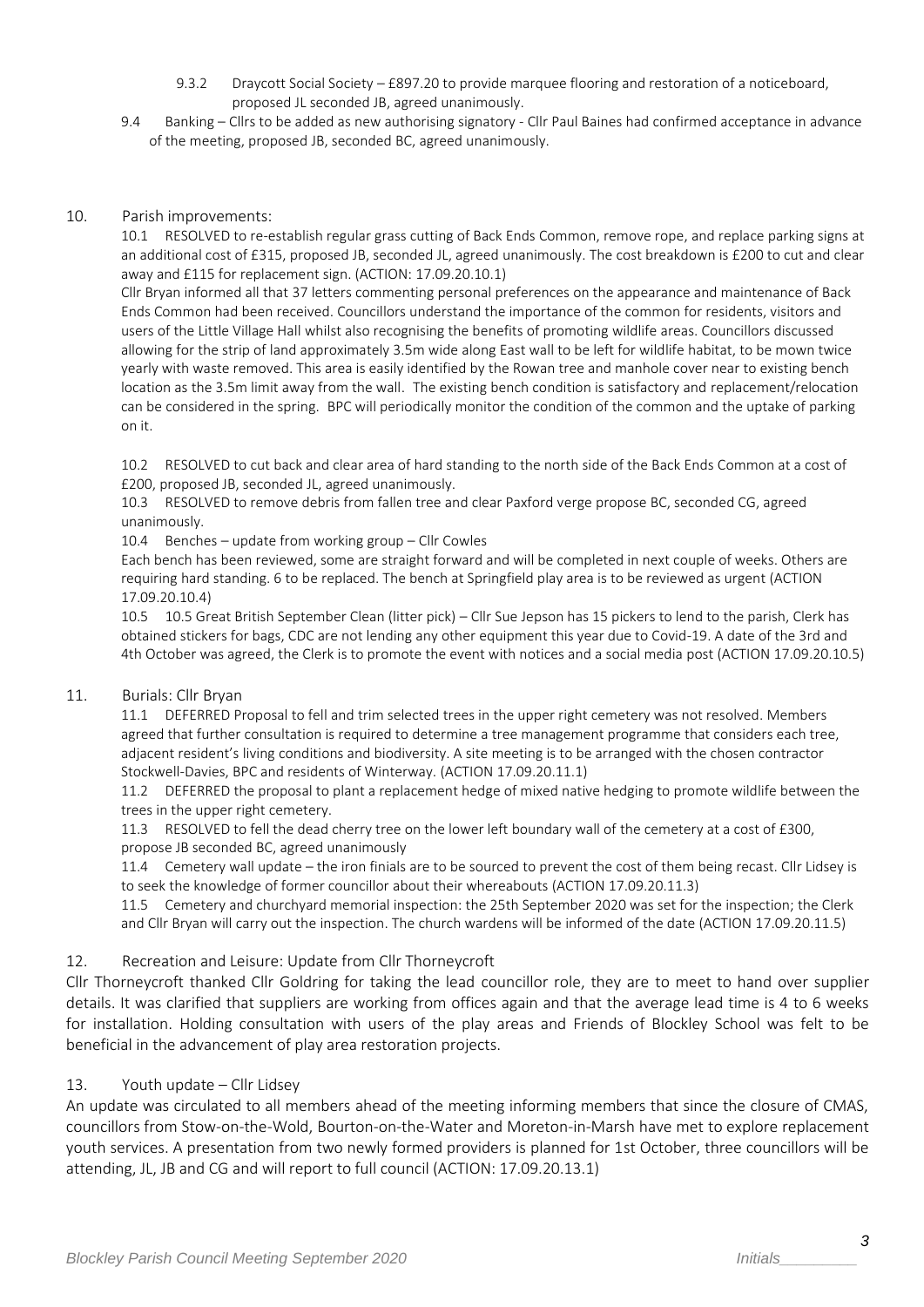The Clerk is to report the unspent youth fund so redeployment of 2020/21funds can be considered (ACTION: 17.09.20.13.2)

14. Clerk's update and correspondence log

Website: Shemeam have completed the website audit and an Accessibility Statement has been added to the site. There are some changes that need to be made to improve accessibility

Phone-boxes: Paxford has been fully restored and no damage has occurred since. Clerk is to obtain a quotation for restoring the Station Road phone box (ACTION: 17.09.20.14.1)

Covid-19 helpline: Cotswold Friends leaflets have been distributed by the volunteer team and leaflets will be displayed on the five parish noticeboards. Telephone numbers are now redundant, so the website page has been hidden for the time being.

Training: Full council and clerk remote training has been confirmed 20<sup>th</sup> Oct and 27<sup>th</sup> Oct 6-8pm.

15. Any other business:

Landgate - over-grown bushes create an archway, mud is gathering, and the tarmac is broken in places

Station Road - narrow footpath towards Keepers Cottage

Bell Bank – drain grates blocked by foliage,

Cllr Bryan and the Clerk are to review the areas (ACTION: 17.09.20.15.1)

16. Date of Next Meeting: 15th October 2020, location is to be confirmed abiding to Covid-19 guidance and restrictions.

Cllr Bryan thanked all councillors and members of the public for their contributions and noted how encouraged he is by parishioner engagement. The meeting closed at 8:50pm.

Approved by Blockley Parish Council:

Signed………………………………………….

Print…………………………………………….

Date…………………………………………….

| <b>Item</b>    | Action (responsibility) from 17th September 2020                                                             | <b>Status</b> |
|----------------|--------------------------------------------------------------------------------------------------------------|---------------|
| 16.07.20.11.1  | PB to present a proposal to council in September regarding rewilding                                         |               |
| 16.07.20.12.2. | Clerk to obtain quote for replacing metal bar on cemetery wall                                               |               |
| 16.07.20.12.3  | Clerk to obtain quote for repairing wall on St Georges Terrace                                               |               |
| 17.09.20.6.1   | Clerk to apply for a grant for the bus accident memorial plaque                                              |               |
| 17.09.20.9.1   | Clerk to circulate leases and key documents to inform councillors of legal<br>obligations of BPC and tenants |               |
| 17.09.20.10.1  | Clerk to arrange for the replacement usage sign at Back Ends Commons                                         |               |
| 17.09.20.10.4  | The bench at Springfield play area is to be reviewed as urgent $-$ Cllr Bryan                                |               |
| 17.09.20.10.5  | Clerk to arrange and promote the parish litter pick                                                          |               |
| 17.09.20.11.1  | A site meeting with contractor and residents to be arranged to discuss upper right<br>cemetery trees         |               |
| 17.09.20.11.3  | Cllr Lidsey is to seek the whereabouts of cemetery wall finials                                              |               |
| 17.09.20.11.5  | Cllr Bryan and Clerk to conduct the annual churchyard and cemetery memorial<br>inspections                   |               |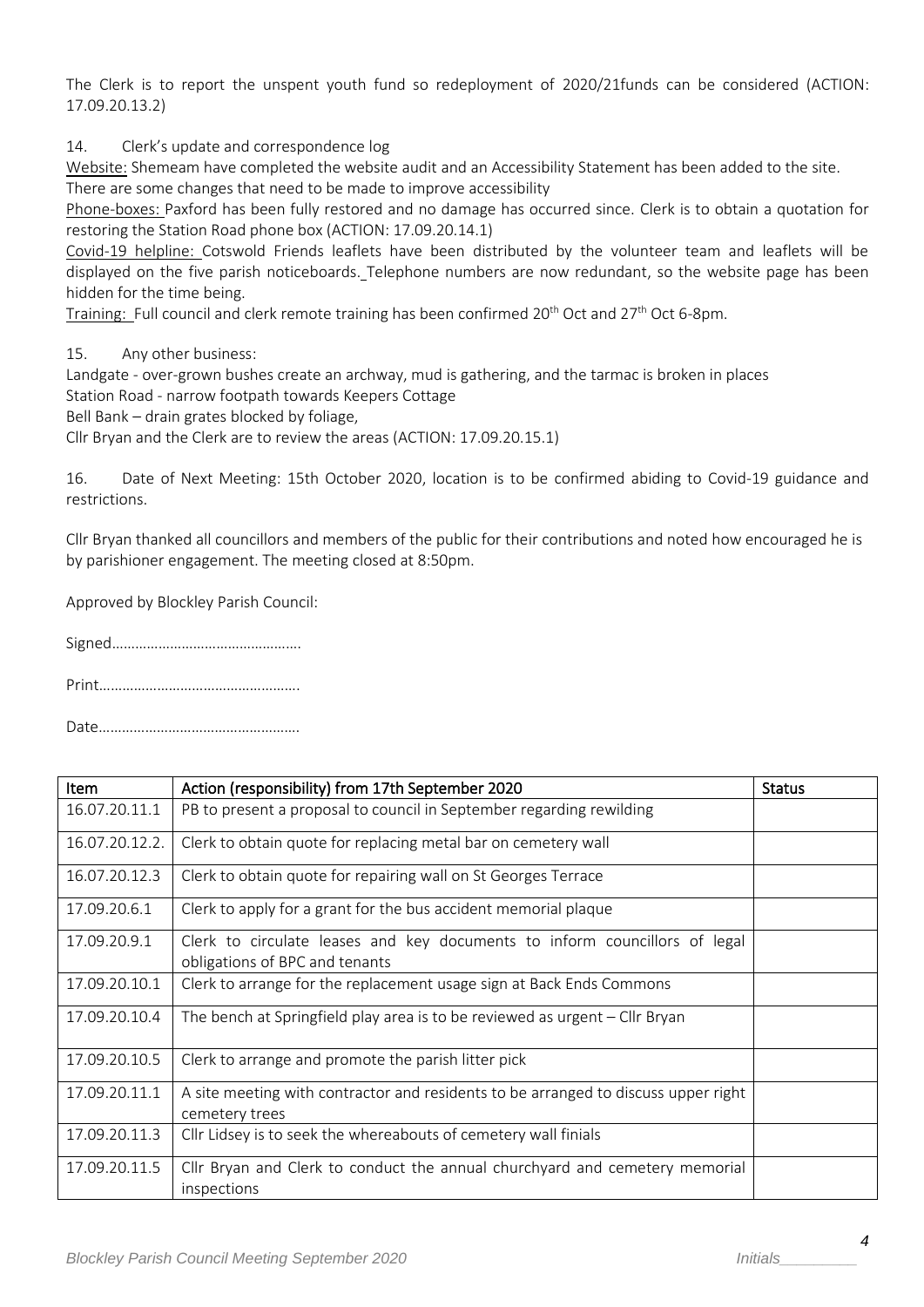| 17.09.20.13.1 | JL, JB and CG will report to full council about youth meeting held with other town<br>councils                 |  |
|---------------|----------------------------------------------------------------------------------------------------------------|--|
|               | 17.09.20.13.2 $\vert$ Clerk to report the unspent youth fund of 2020/21                                        |  |
| 17.09.20.14.1 | Clerk to obtain quotation for Station Road phone-box restoration                                               |  |
| 17.09.20.15.1 | Cllr Bryan and the Clerk are to review the condition of Landgate, Station Road<br>pathway and Bell Bank grates |  |

## Appendix A – Transaction report:

| Accepted<br>date | Gross     | Vat     | <b>Net</b> | Cttee        | Organisation                                 | Details                                 |
|------------------|-----------|---------|------------|--------------|----------------------------------------------|-----------------------------------------|
| 10/07/2020       | £966.67   | £161.11 | £805.56    | GS           | X2 Connect Ltd                               | Phone box parts and paint               |
| 14/07/2020       | £24.00    | £0.00   | £24.00     | <b>ADMIN</b> | <b>Blockley Little Village Hall</b><br>(LVH) | Hall hire July                          |
| 14/07/2020       | £115.00   | £0.00   | £115.00    | Y, R&L       | The Wright Signs                             | Play area safety signs                  |
| 15/07/2020       |           |         |            | S&T          | Mr Raymond Mayo                              | Salary July                             |
| 15/07/2020       |           |         |            | S&T          | Mrs S Longbottom                             | Salary July                             |
| 20/07/2020       | £75.71    | £0.00   | £75.71     | S&T          | <b>NEST Pension Scheme</b>                   | Pension July                            |
| 20/07/2020       | £35.12    | £5.85   | £29.27     | GS           | Grundon                                      | Cemetery bin                            |
| 22/07/2020       | £250.80   | £41.80  | £209.00    | GS           | <b>Millennium Quest</b>                      | <b>Bunting</b>                          |
| 22/07/2020       | £17.00    | £0.00   | £17.00     | <b>ADMIN</b> | Caroline Scobie                              | Payroll June                            |
| 22/07/2020       | £45.00    | £0.00   | £45.00     | GS           | R A Dunn                                     | Paxford memorial                        |
| 22/07/2020       | £3,500.00 | £0.00   | £3,500.00  | G&D          | <b>Blockley Friends of School</b>            | Grant outdoor learning space            |
| 22/07/2020       | £188.15   | £0.00   | £188.15    | G&D          | St Georges Hall Committee                    | Grant improve facilities                |
| 30/07/2020       | £118.32   | £19.72  | £98.60     | GS           | Dorn Hill Machine Services                   | Mower / strimmer repairs                |
| 30/07/2020       | £34.78    | £0.00   | £34.78     | <b>ADMIN</b> | Cllr S Dunscombe                             | Zoom and mobile                         |
| 03/08/2020       | £684.08   | £0.00   | £684.08    | S&T          | <b>HMRC</b>                                  | PAYE/NI 1st quarter                     |
| 03/08/2020       | £62.03    | £10.34  | £51.69     | <b>ADMIN</b> | <b>British Telecommunications</b><br>ВT      | Phone-wifi                              |
| 05/08/2020       | £2,640.00 | £440.00 | £2,200.00  | GS           | Thomas Fox Landscaping                       | Ground maintenance July                 |
| 05/08/2020       | £65.00    | £0.00   | £65.00     | <b>ADMIN</b> | Alison Gregory                               | Website accessibility audit             |
| 05/08/2020       | £600.00   | £0.00   | £600.00    | Y,R&L        | <b>Blockley Sports Club</b>                  | Sports Club hire to July                |
| 12/08/2020       | £600.00   | £100.00 | £500.00    | GS           | James Whitmore<br>Stonemason and Builder     | <b>Blockley War Memorial stone-work</b> |
| 12/08/2020       | £10.80    | £0.00   | £10.80     | <b>ADMIN</b> | Mr Raymond Mayo                              | Mileage July                            |
| 12/08/2020       |           |         |            | S&T          | Mr Raymond Mayo                              | Salary Aug                              |
| 12/08/2020       | £52.80    | £8.80   | £44.00     | GS           | Dorn Hill Machine Services                   | Mower service                           |
| 12/08/2020       | £585.50   | £0.00   | £585.50    | GS           | C.Derrick                                    | Paxford phone box refurbishment         |